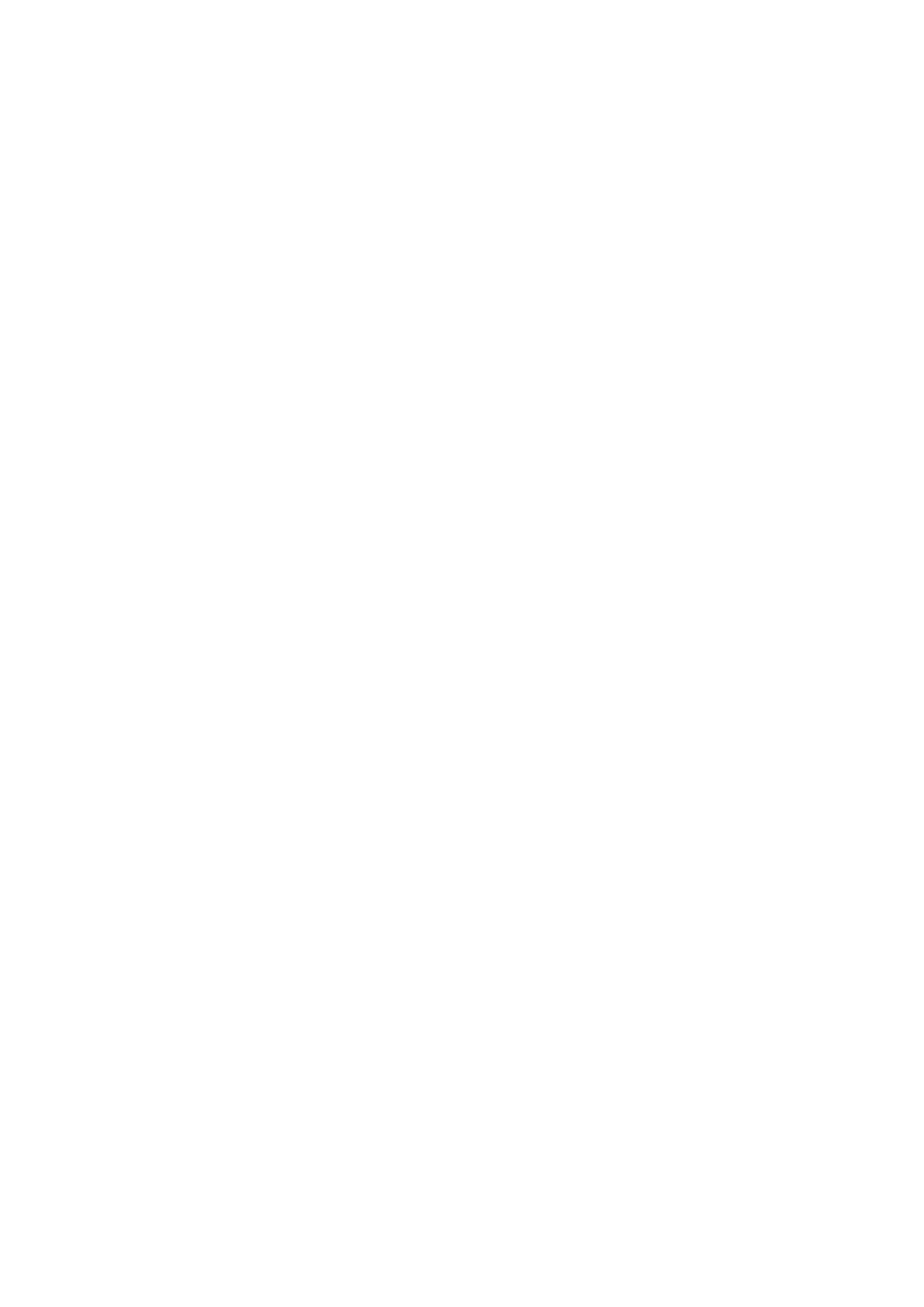

| <b>Example risks and issues</b>                                        | <b>Possible remedial action</b>                                                                                                                                            |                                                                                    | <b>Staff</b>                   |
|------------------------------------------------------------------------|----------------------------------------------------------------------------------------------------------------------------------------------------------------------------|------------------------------------------------------------------------------------|--------------------------------|
|                                                                        | <b>Forward planning</b>                                                                                                                                                    | <b>Action</b>                                                                      |                                |
| <b>Timetabling</b>                                                     |                                                                                                                                                                            |                                                                                    |                                |
| Controlled assessment schedule clashes<br>with other activities        | Plan/establish priorities well ahead (e.g. at the<br>start of the academic year)                                                                                           | Plan dates in consultation with college<br>calendar - negotiate with other parties | Helen Parkes/<br>Diane Holman  |
| Too many controlled assessments close<br>together across GCSE subjects | Plan controlled assessments so they are<br>spaced over the duration of the course                                                                                          | Space controlled assessments to allow<br>candidates sometime between them          | Diane Holman                   |
|                                                                        |                                                                                                                                                                            |                                                                                    |                                |
|                                                                        |                                                                                                                                                                            |                                                                                    |                                |
|                                                                        |                                                                                                                                                                            |                                                                                    |                                |
| <b>Accommodation</b>                                                   |                                                                                                                                                                            |                                                                                    |                                |
| Insufficient space in classrooms for<br>candidates                     | Once the size of the cohort is known at the<br>start of the year, flag instances where regular<br>classroom space may not be suitable to<br>conduct controlled assessments | Use more than one classroom or multiple<br>sittings where necessary                | Senior Leaders /<br>Timetabler |
| Insufficient facilities for all candidates                             | Careful planning ahead and booking of rooms<br>centre facilities                                                                                                           |                                                                                    | Head of Department             |
|                                                                        |                                                                                                                                                                            |                                                                                    |                                |
|                                                                        |                                                                                                                                                                            |                                                                                    |                                |
|                                                                        |                                                                                                                                                                            |                                                                                    |                                |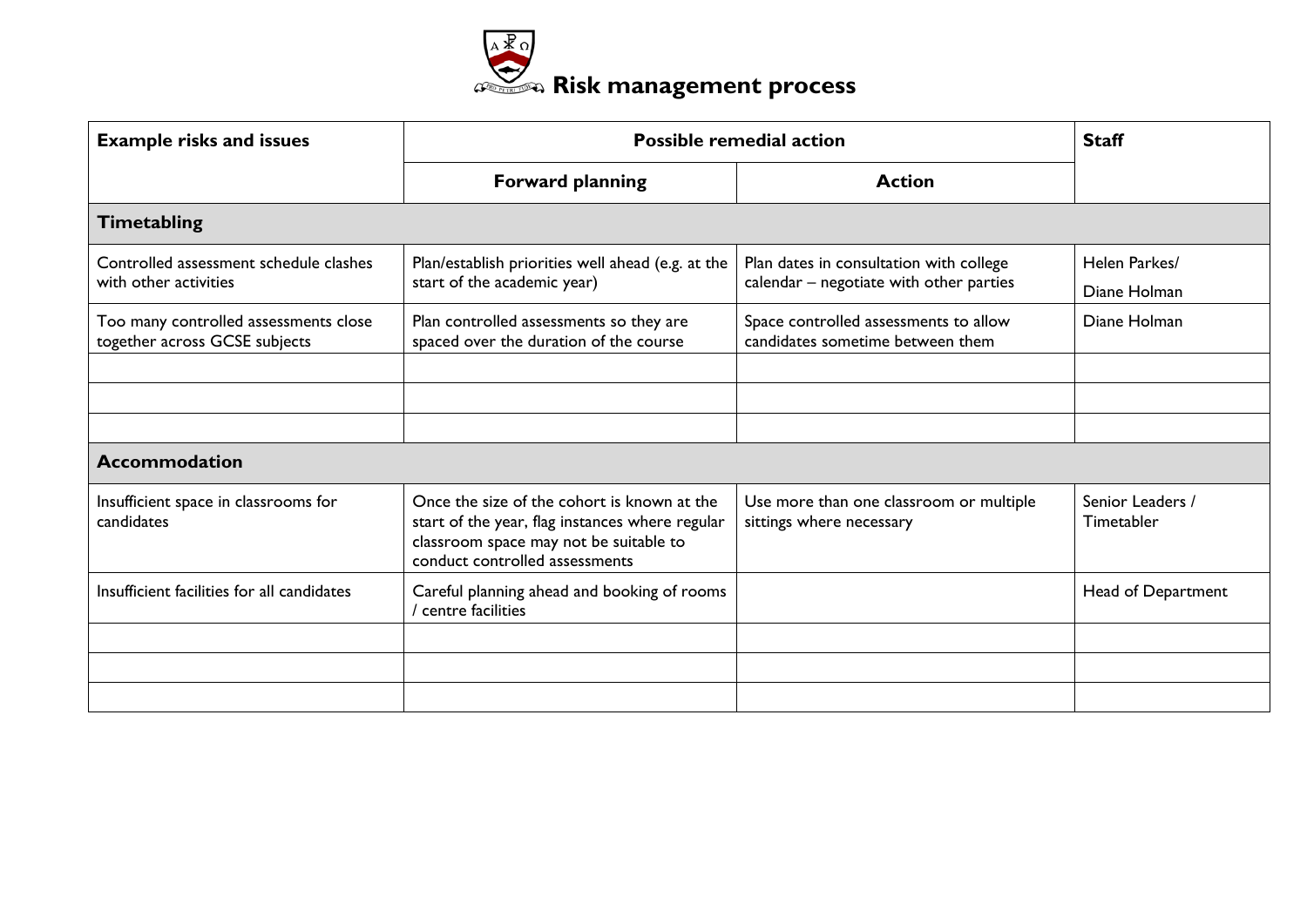| <b>Example risks and issues</b>                                      | <b>Possible remedial action</b>                                                                      |                                                                                                                                                                | <b>Staff</b>                                         |
|----------------------------------------------------------------------|------------------------------------------------------------------------------------------------------|----------------------------------------------------------------------------------------------------------------------------------------------------------------|------------------------------------------------------|
|                                                                      | <b>Forward planning</b>                                                                              | <b>Action</b>                                                                                                                                                  |                                                      |
| Downloading awarding body set tasks                                  |                                                                                                      |                                                                                                                                                                |                                                      |
| IT system unavailable on day of assessment                           | Download tasks well ahead of scheduled<br>assessment date in all cases                               | Book IT equipment well ahead and download<br>tasks before scheduled date of assessment                                                                         | Head of Department /<br><b>ICT Technicians</b>       |
| Teaching staff unable to access task details                         | Test secure access rights ahead of controlled<br>assessment schedule every year and every<br>session | Ensure teaching staff have access rights for<br>the correct area of awarding body secure<br>extranet sites well ahead of the controlled<br>assessment schedule | Helen Parkes /<br>Diane Holman                       |
| Loss of task details in transmission                                 | Download tasks well ahead of scheduled<br>assessment date                                            | Contact awarding body and ask for<br>replacement task; download again                                                                                          | Helen Parkes /<br>Diane Holman<br>Head of Department |
| <b>Absent candidates</b>                                             |                                                                                                      |                                                                                                                                                                |                                                      |
| Candidates absent for all or part of<br>assessment (various reasons) | Plan alternative session(s) for candidates                                                           |                                                                                                                                                                | Head of Department /<br>Teacher                      |
|                                                                      |                                                                                                      |                                                                                                                                                                |                                                      |
|                                                                      |                                                                                                      |                                                                                                                                                                |                                                      |
|                                                                      |                                                                                                      |                                                                                                                                                                |                                                      |
|                                                                      |                                                                                                      |                                                                                                                                                                |                                                      |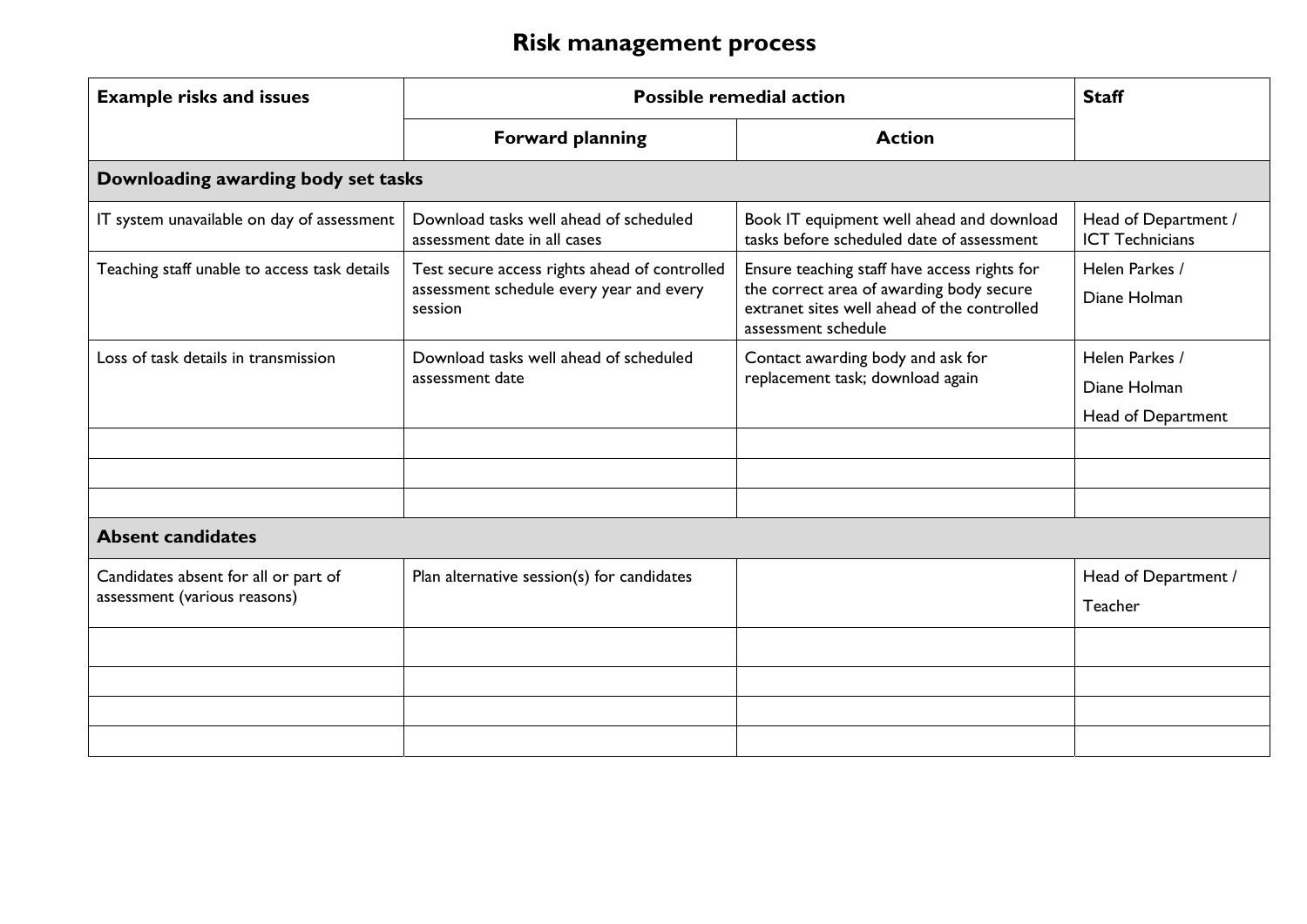| <b>Example risks and issues</b>                                                                                      | <b>Possible remedial action</b>                                                                                                                                          |                                                                                                            | <b>Staff</b>                                           |
|----------------------------------------------------------------------------------------------------------------------|--------------------------------------------------------------------------------------------------------------------------------------------------------------------------|------------------------------------------------------------------------------------------------------------|--------------------------------------------------------|
|                                                                                                                      | <b>Forward planning</b>                                                                                                                                                  | <b>Action</b>                                                                                              |                                                        |
| <b>Control levels for task taking</b>                                                                                |                                                                                                                                                                          |                                                                                                            |                                                        |
| The assessment is undertaken under<br>incorrect level of control (time, resources,<br>supervision and collaboration) | Ensure teaching staff know what level is<br>applicable and understand what is involved.<br>Provide training if required                                                  | Seek guidance from the awarding body                                                                       | Head of Department /<br>Helen Parkes /<br>Diane Holman |
|                                                                                                                      |                                                                                                                                                                          |                                                                                                            |                                                        |
|                                                                                                                      |                                                                                                                                                                          |                                                                                                            |                                                        |
|                                                                                                                      |                                                                                                                                                                          |                                                                                                            |                                                        |
| <b>Supervision</b>                                                                                                   |                                                                                                                                                                          |                                                                                                            |                                                        |
| Student study diary/plan not provided or<br>completed*                                                               | Ensure teaching staff are aware of the need<br>for study diary/plans to be completed early in<br>course                                                                  | Ensure candidates start, continue and<br>complete study diary/plans that are signed<br>after every session | Helen Parkes /<br>Diane Holman<br>Head of Department   |
| Teaching staff do not understand that the<br>supervision of controlled assessments is<br>their responsibility        | Ensure teaching staff fully understand the<br>nature of controlled assessments and their<br>role in supervising assessments                                              | Circulate the guidance for controlled<br>assessments to all staff                                          | <b>Examination Officer</b>                             |
| A suitable supervisor has not been<br>arranged for an assessment where teaching<br>staff are not supervising         | A suitable supervisor must be arranged for<br>any controlled assessment session where a<br>teacher is not supervising, in line with the<br>awarding body's specification |                                                                                                            | Head of Department<br><b>Examination Officer</b>       |
|                                                                                                                      |                                                                                                                                                                          |                                                                                                            |                                                        |
|                                                                                                                      |                                                                                                                                                                          |                                                                                                            |                                                        |
|                                                                                                                      |                                                                                                                                                                          |                                                                                                            |                                                        |

\* Not all GCSE controlled assessments will require the completion of a study diary or study plans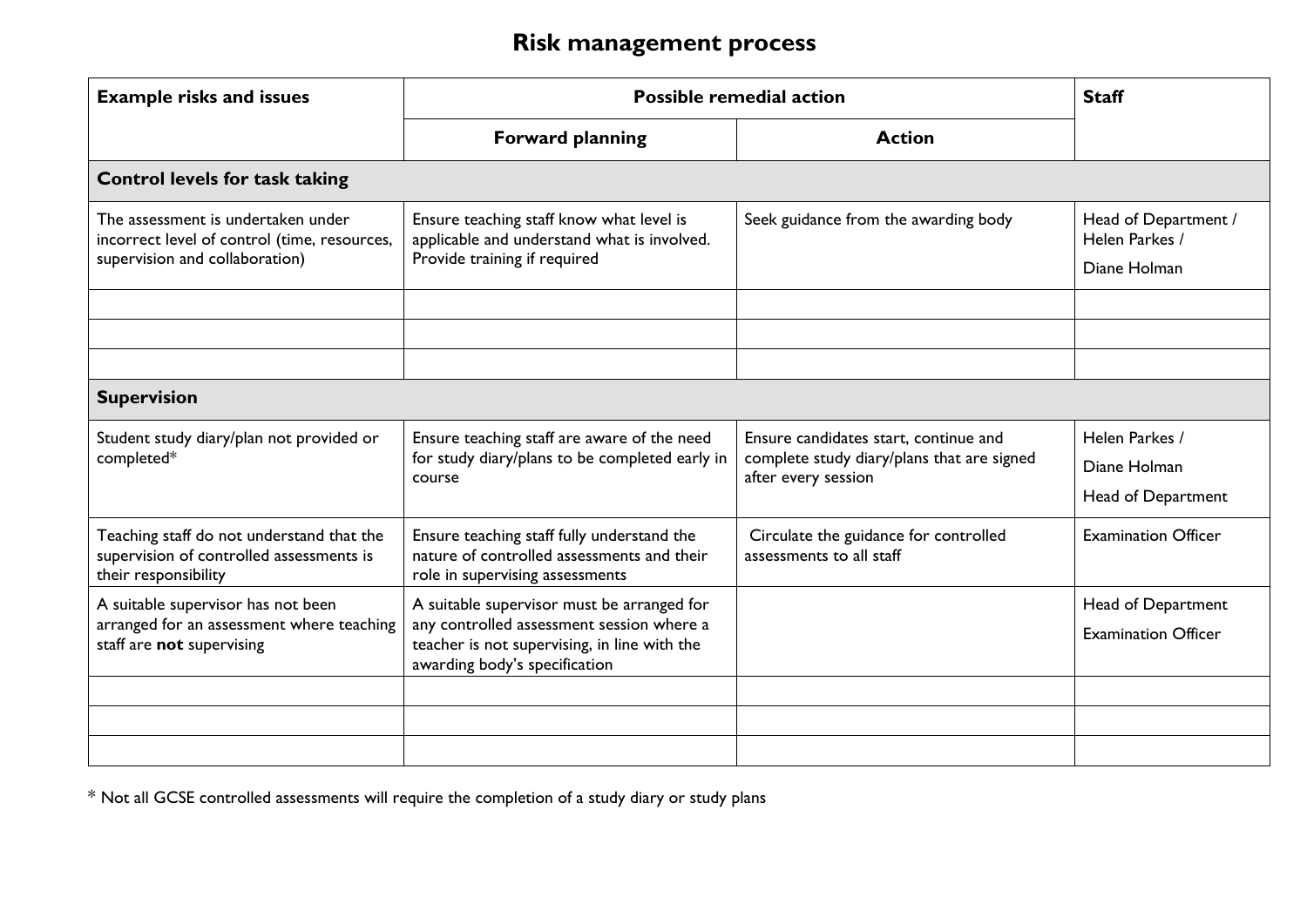| <b>Example risks and issues</b>                                | <b>Possible remedial action</b>                                                                                                 |                                            | <b>Staff</b>               |  |
|----------------------------------------------------------------|---------------------------------------------------------------------------------------------------------------------------------|--------------------------------------------|----------------------------|--|
|                                                                | <b>Forward planning</b>                                                                                                         | <b>Action</b>                              |                            |  |
| <b>Task setting</b>                                            |                                                                                                                                 |                                            |                            |  |
| Teaching staff fail to correctly set tasks                     | Ensure teaching staff fully understand the task<br>setting arrangements as defined in the awarding<br>body's specification**    | Seek guidance from the awarding body       | Head of Department         |  |
| Assessments have not been moderated in                         | Check specification and plan required                                                                                           | Seek guidance from the awarding body       | Head of Department         |  |
| line with the awarding body's specification                    | moderation appropriately                                                                                                        |                                            | <b>Examination Officer</b> |  |
|                                                                |                                                                                                                                 |                                            |                            |  |
|                                                                |                                                                                                                                 |                                            |                            |  |
|                                                                |                                                                                                                                 |                                            |                            |  |
| <b>Security of materials</b>                                   |                                                                                                                                 |                                            |                            |  |
| Assessment tasks not kept secure before                        | Ensure teaching staff fully understand the                                                                                      | Contact the awarding body to               | <b>Examination Officer</b> |  |
| assessment                                                     | importance of task security                                                                                                     | request/obtain different assessment tasks  | Head of Department         |  |
| Candidates' work not kept secure during<br>or after assessment | Define the appropriate level of security, in line<br>with the awarding body's requirements, for<br>each department as necessary | Seek guidance from the awarding body       | <b>Examination Officer</b> |  |
| Insufficient or insecure storage space                         | Look at provision for suitable storage at the<br>start of the GCSE course                                                       | Find alternative storage within the centre | <b>Examination Officer</b> |  |
|                                                                |                                                                                                                                 |                                            |                            |  |
|                                                                |                                                                                                                                 |                                            |                            |  |
|                                                                |                                                                                                                                 |                                            |                            |  |

\*\* All tasks whether set by the awarding body or the centre **must** be developed in line with the requirements of the specification.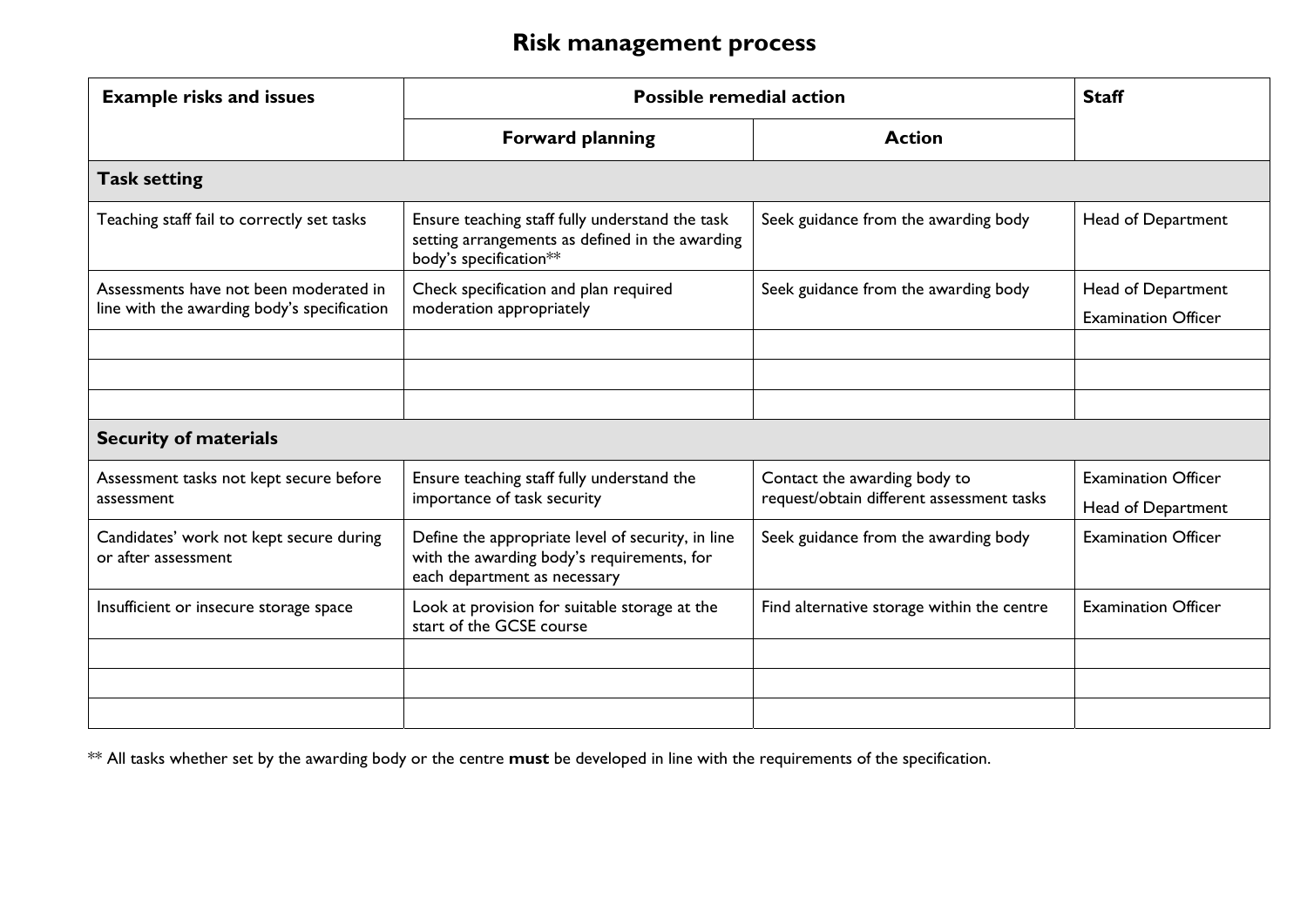| <b>Example risks and issues</b>                                         | <b>Possible remedial action</b>                                                                                                                                                                              |                                                                                              | <b>Staff</b>                                     |
|-------------------------------------------------------------------------|--------------------------------------------------------------------------------------------------------------------------------------------------------------------------------------------------------------|----------------------------------------------------------------------------------------------|--------------------------------------------------|
|                                                                         | <b>Forward planning</b>                                                                                                                                                                                      | <b>Action</b>                                                                                |                                                  |
| <b>Deadlines</b>                                                        |                                                                                                                                                                                                              |                                                                                              |                                                  |
| Deadlines not met by candidates                                         | Ensure all candidates are briefed on deadlines<br>and the penalties for not meeting them                                                                                                                     | Mark what candidates have produced by<br>the deadline<br>Seek guidance from awarding body on | Head of Department                               |
|                                                                         |                                                                                                                                                                                                              | further action                                                                               |                                                  |
| Deadlines for marking and/or paperwork<br>not met by teaching staff     | Ensure teaching staff are given clear deadlines<br>(prior to the awarding body deadline) to<br>complete marking/paperwork<br>(Marks can then be processed and submitted<br>ahead of awarding body deadlines) | Seek guidance from awarding body                                                             | Head of Department<br><b>Examination Officer</b> |
|                                                                         |                                                                                                                                                                                                              |                                                                                              |                                                  |
|                                                                         |                                                                                                                                                                                                              |                                                                                              |                                                  |
| <b>Authentication</b>                                                   |                                                                                                                                                                                                              |                                                                                              |                                                  |
| Candidate fails to sign authentication form                             | Ensure all candidates have authentication<br>forms to sign<br>Ensure that the authentication form is                                                                                                         | Find candidate and ensure authentication<br>form is signed                                   | Head of Department<br>Teacher                    |
|                                                                         | securely attached to their work when it is<br>completed and handed in for marking                                                                                                                            |                                                                                              |                                                  |
| Teaching staff fail to complete<br>authentication forms or leave before | Ensure teaching staff fully understand the<br>importance of authentication forms and the                                                                                                                     | Return the authentication form to the<br>teacher for signature                               | Head of Department<br>Teacher                    |
| completing the authentication process                                   | requirement of a signature                                                                                                                                                                                   | Ensure authentication forms are signed as<br>work is marked                                  |                                                  |
|                                                                         |                                                                                                                                                                                                              |                                                                                              |                                                  |
|                                                                         |                                                                                                                                                                                                              |                                                                                              |                                                  |